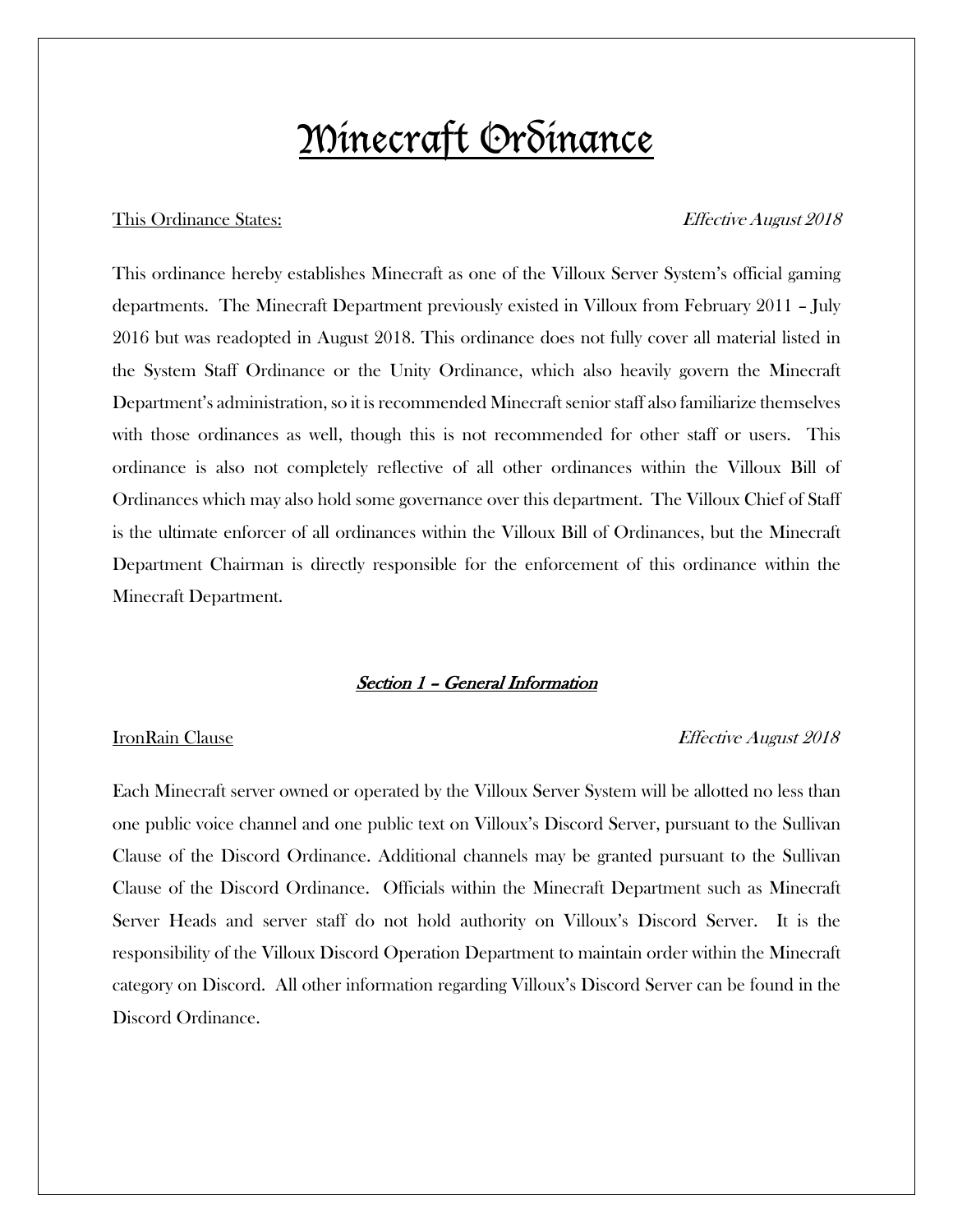All Minecraft servers owned or operated by the Villoux Server System will be granted an individualized page on Villoux's website under the "Servers" tab of the website. This page will list a description of the server, all of the server's rules, all commands available to server groups, donation packages, server staff, and any other pertinent information. Each Minecraft Server Head is responsible for ensuring the information listed on their respective server's page is accurate and kept up-to-date. Minecraft Server Heads should inform the Minecraft Department Chairman of any changes needed to be made to the website and the Minecraft Department Chairman will forward

them to the Executive System Coder, the user responsible for the maintenance of Villoux's website.

### The Hatchling Clause **Effective August 2018**

All users must use their system-defined name on all Villoux Minecraft Servers. Users who have different Minecraft usernames than their system-defined name will be granted a nickname on each Villoux Minecraft server on which they play to reflect their system-defined name. Nicknames will not be otherwise applied on any Villoux Minecraft server. Information regarding system-defined names is outlined in the System Name Ordinance.

### Section 2 – Account Responsibility

### OldManWorkBench Clause Effective August 2018

Bans issued against Minecraft accounts are made to both the account and the user using the account thereby prohibiting said user from evading the ban through the use of an alternative account. Minecraft servers maintain the right to require the use of only one account, though users are de facto permitted to use alternate accounts.

### Jdaca Clause Effective August 2018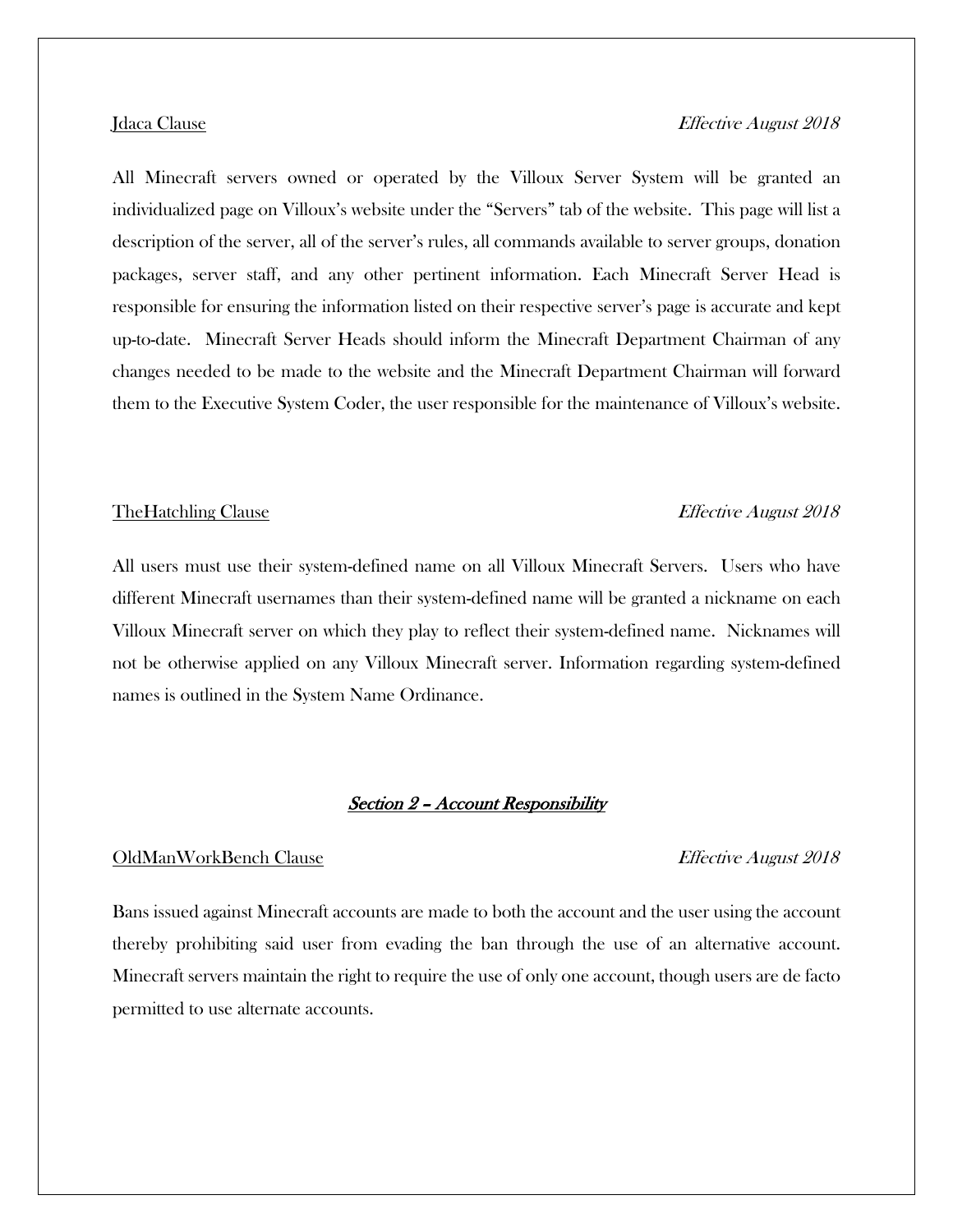Users are responsible for the actions that occur on their accounts, regardless of whether or not the actions were committed by the owner of the account, pursuant to the CaseyEaston Clause of the Unity Ordinance. It is highly recommended that users with other persons who could easily access their account keep their account logged off or locked whenever they are not actively using it to prevent incidents from occurring.

### xX\_Im\_Dead\_Inside\_Xx Clause Effective July 2019

## Users who use the accounts of non-Villoux users on Villoux Minecraft servers will generally be treated as if they own the account themselves. The account owner will therefore not be subject to the CaseyEaston Clause of this ordinance as long as the account owner is not a Villoux user.

### BlackEyedPirate Clause Effective August 2018

## Users who can prove to the Minecraft Department Chairman that their accounts were hacked are granted exemption from the CaseyEaston Clause of this ordinance as account hacking is outside of the user's control, pursuant to the BlackEyedPirate Clause of the Unity Ordinance. It should be clearly noted the account must have been hacked through a data breach or other factor outside of the user's control rather than sharing the account password with someone, using a weak password someone was able to guess, or other unreasonable lack of security precaution.

### Section 3 – Ban Offenses

### **ZdPanthr Clause** Effective August 2018

Rules may vary between different Villoux Minecraft servers; however, all Villoux Minecraft servers are required to abide by all clauses outlined in this ordinance. Each Villoux Minecraft server is

### CaseyEaston Clause Effective August 2018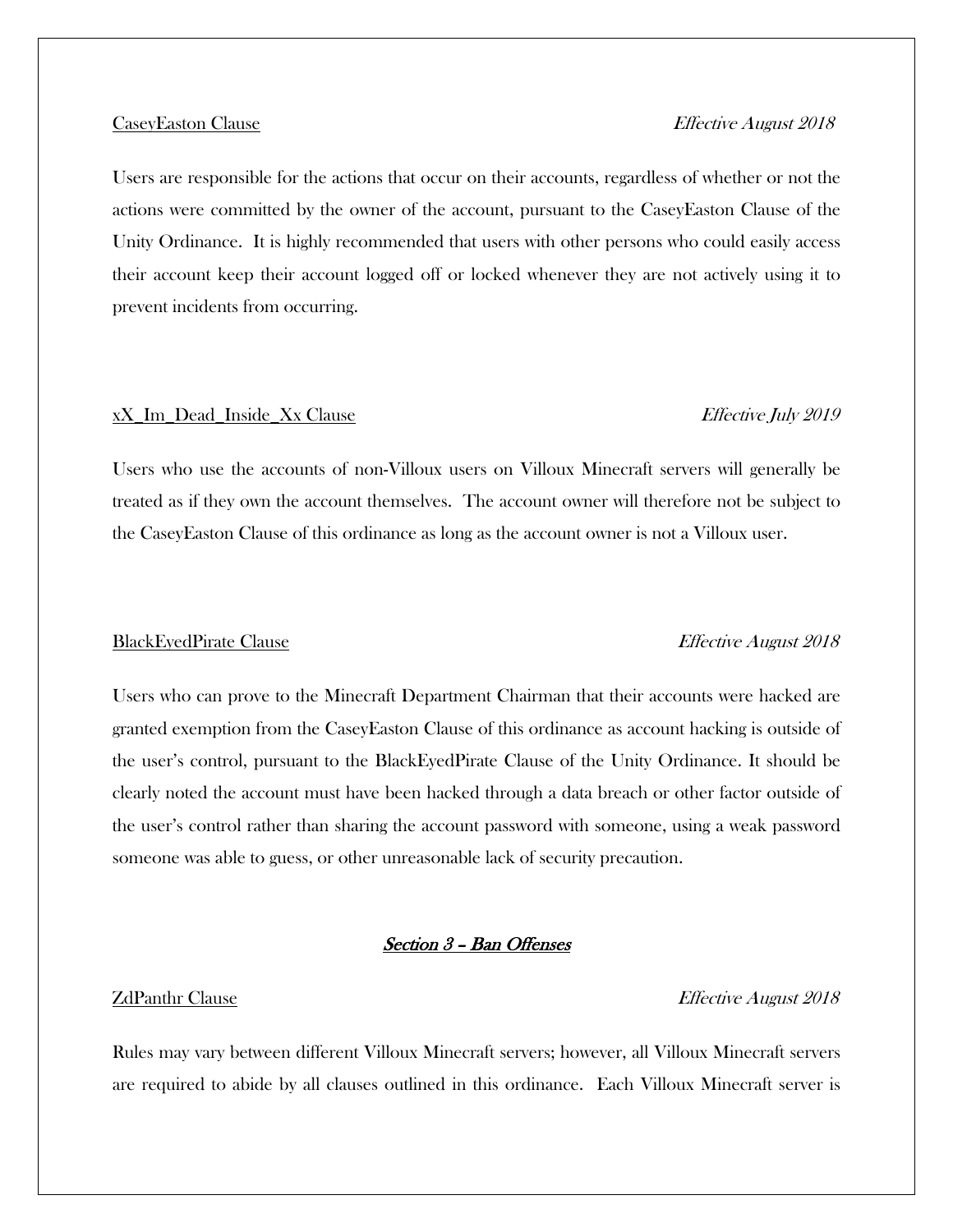required to have a link to the Minecraft Ordinance and all of their regulations outlined on the server's webpage on Villoux's website. The webpage's link to should advertised in each Villoux Minecraft server's announcements.

### Crosmanairsoft Clause **Effective August 2018**

Members of server staff who intentionally misuse their granted permissions or express intent to cause harm to the server with their permissions will be issued a ban for "Abuse of Permissions" and potentially face a demotion from server. The ban duration for "Abuse of Permissions" ranges from thirty days to a permanent ban depending on the severity of the situation.

### 333A Clause Effective August 2018

Users who post information regarding other Minecraft servers or gaming communities risk being banned for "Advertising". The user does not have to post connection information to another server or community in order to be charged; the mere discussion of exterior communities is prohibited. The ban duration for "Advertising" ranges from one week to a permanent ban depending on the intent of the advertising.

### Qmen Clause Effective August 2018

Users who connect to a Minecraft server from which they were banned during the duration of said ban will be re-banned for "Ban Evading". The ban duration for "Ban Evading" is a reset of the previous ban duration plus an additional eight hours.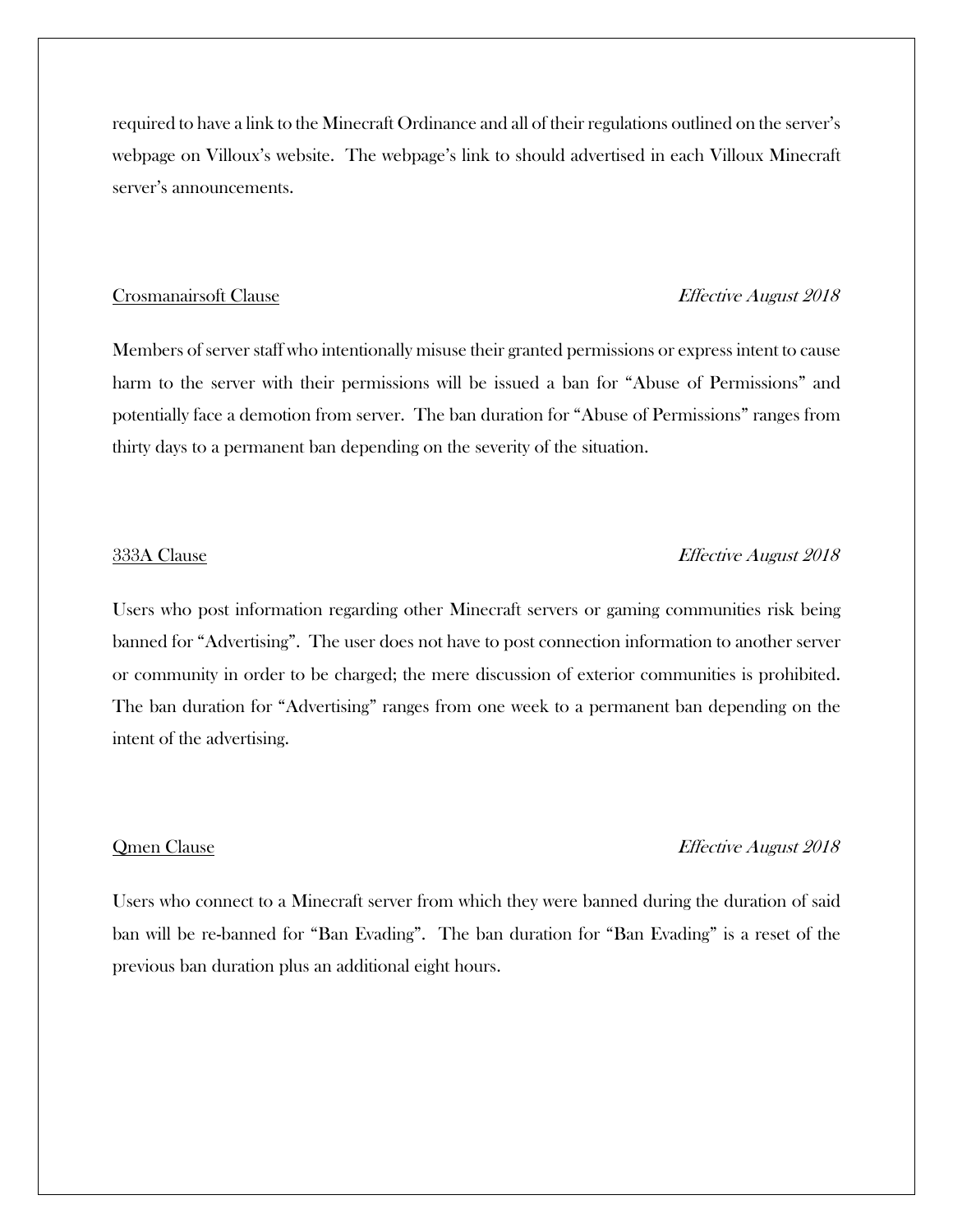## The act of a server staff member accepting money, items, favors, or other goods/services in payment for using his or her position in a certain way will result in the user initiating the transaction being charged with "Bribery" and the server staff member being demoted from their position and being charged with "Abuse of Permissions". It should be noted that the transaction must have actually taken place in order for this charge to be valid; attempting to bribe a server staff member does not equate to bribery, though it may be punished in other ways. The ban duration for "Bribery" is thirty days.

### Anthn0x Clause Effective August 2018

Users who are openly aggressive and unruly with server staff may be charged with "Disrespect to Server Staff". It should be clear noted that having disagreements with members of the server staff or questioning a member of staff for taking an action are not considered disrespect unless done in a hostile or otherwise volatile way. The ban for duration for "Disrespect to Server Staff" is two hours.

### Craigminer760 Clause **Effective August 2018**

Distribution of any pornographic content including links in chat or building pornographic content is strictly prohibited. The KirinaeWindstalker Clause of the Discord Ordinance outlines specific definitions of pornography. The ban duration for "Distribution of Pornography" is one hour.

### HamEfom Clause **Effective August 2018**

## The act of intentionally revealing otherwise secret information shall be considered distribution of private information. This charge can range from distributing user's personal information such as IP addresses, current business or home residences, phone numbers, pictures, real names, or online profiles without the consent of said user. This charge also extends to distributing private information

### Pjxxx1128 Clause Effective August 2018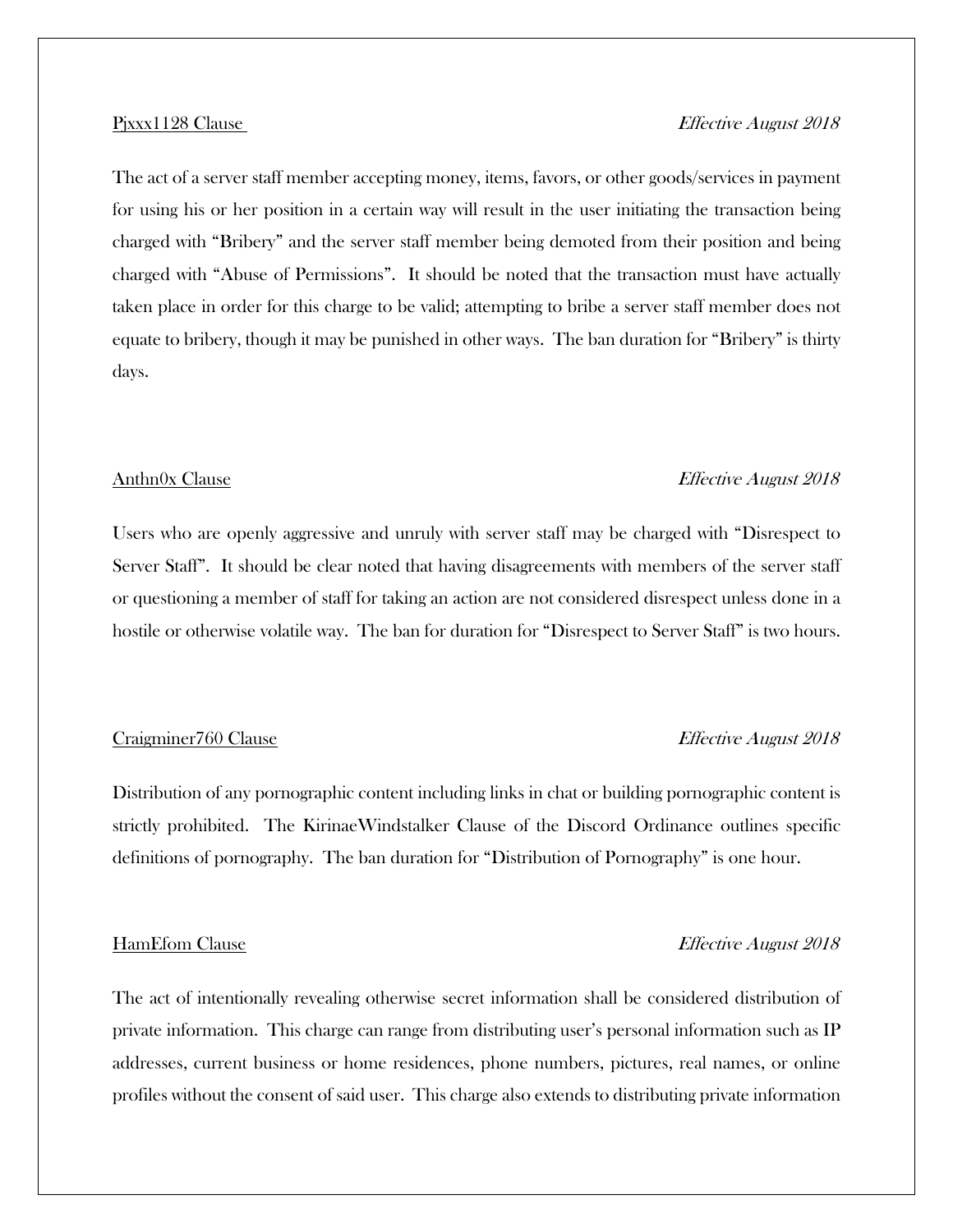about the server or potential staff decisions. It should be clearly noted that users may distribute their own personal information to whomever they feel worthy and may not be charged with "Distribution of Private Information" for distributing their own information. The ban duration for "Distribution of Private Information" is one week.

### Kyle1888 Clause Effective August 2018

Users who intentionally utilize an error in permissions, abuse a glitch on a server, or otherwise act with authority they should not hold will be charged with "Exploitation". The ban duration for "Exploitation" ranges from one week to thirty days depending on the severity of the exploit.

### Bloodfreya Clause Effective August 2018

Users may not use any outside mods or plugins not endorsed by the respective Minecraft server on which they are playing unless specified otherwise by the ItzGangsterHD Clause of this ordinance. Users are furthermore prohibited from linking any such features to other users on Villoux Minecraft servers. Violation of this rule is considered "Hacking" and is punishable by a thirty-day ban to a permanent ban depending on the severity of the hacking.

### ItzGangsterHD Clause Effective July 2019

The use of the following mods or plugins is authorized by any user on any Villoux Minecraft server: Optifine. It is the responsibility of the Minecraft Department Chairman upon the advice of Minecraft Server Heads and the Executive System Coder to maintain this list.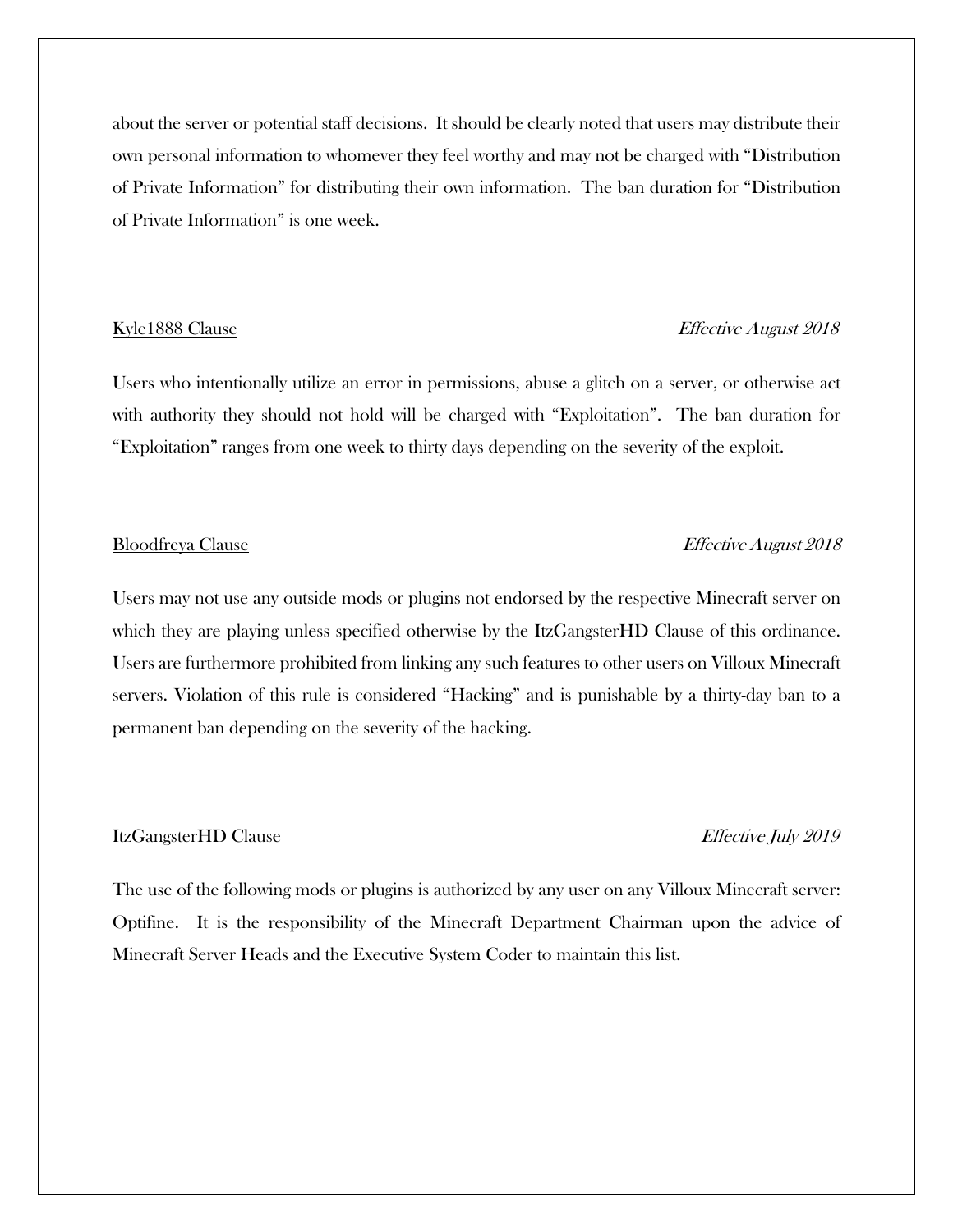### NightDemonz Clause Effective August 2018

Users who troll another user multiple times over a period of time or personally attack another user may be charged with "Harassment". Harassment is inclusive of racism, sexism, homophobia, and other forms of discrimination. The Spree Clause (racism) and the Icyx Clause (homophobia) of the Discord Ordinance should be referred to when determining whether or not a statement is racist or homophobic. The ban duration for "Harassment" is two hours.

### DivineJackalope Clause **Effective** June 2019

Users who build objects or place signs violating the NightDemonz Clause of this ordinance still risk being charged with "Harassment" despite not sending messages in the server's in-game chat. Users who build objects or place signs violating the NightDemonz Clause of this ordinance will have the inappropriate build destroyed and will not be reimbursed for the items destroyed.

## Intentionally spreading mistruths, speculated gossip, or otherwise made up stories to server staff members shall be considered lying to server staff. It should be noted that this lie must have been perpetrated in a scenario wherein a member of server staff was acting in their official capacity, e.g. responding to a report by a user. This charge cannot be used in cases where role-play is accepted on the server. The ban duration for "Lying to Server Staff" ranges from one-week to thirty-days depending on the severity of the lie.

### Hibobo210 Clause Effective August 2019

The use of third-party macros which automate tasks is prohibited on all Villoux Minecraft servers. Users who are caught macroing will first be issued a warning and requested to disable their and will be issued a one-day ban for "Macroing" and "Refusing to Cooperate" if they continue macroing.

### Ianbobtron Clause Effective August 2018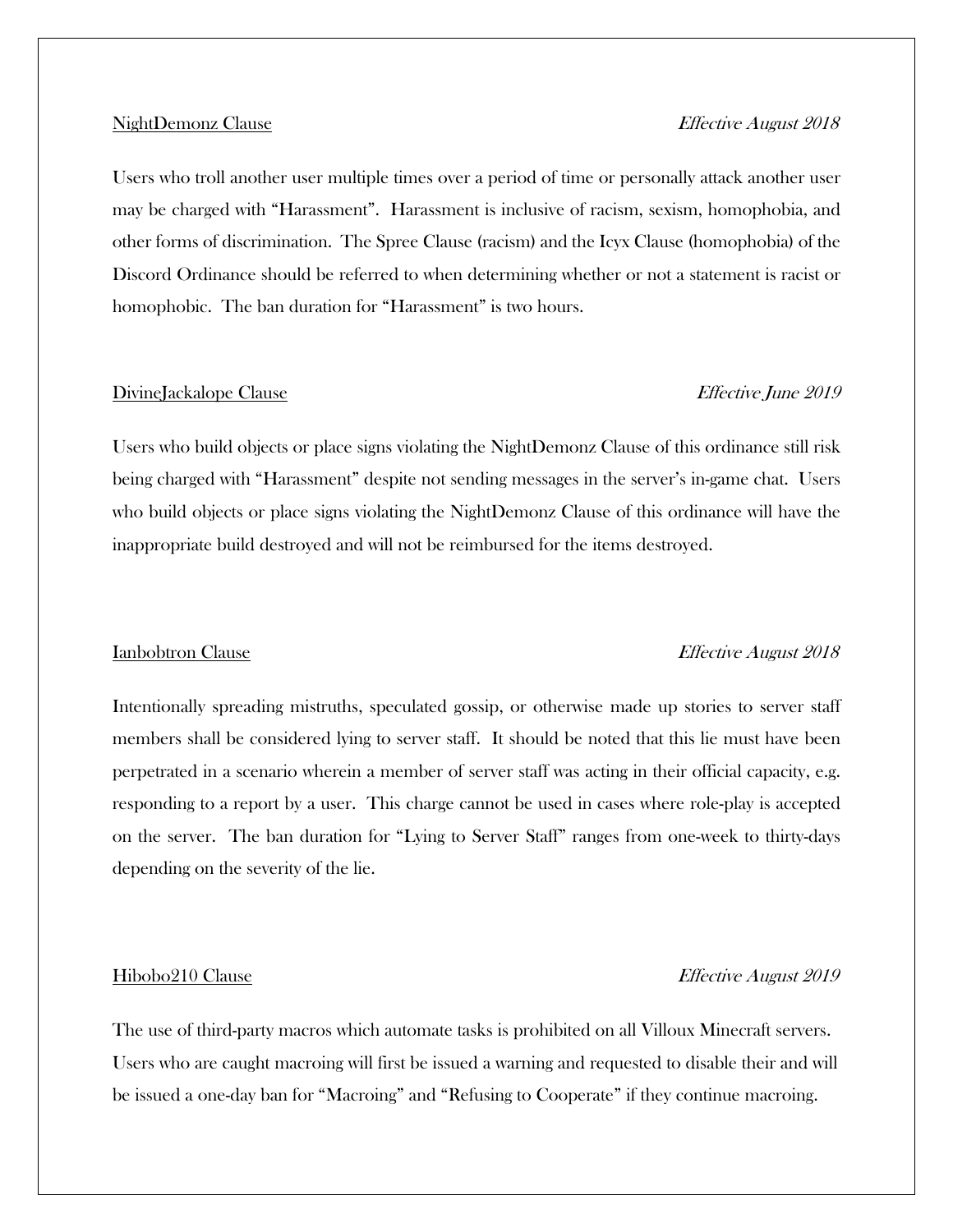### Penguin Clause **Effective August 2018**

Users may not use proxies, VPNs, or any other form of IP masks on any Villoux Minecraft server unless granted approval by the Villoux Chief of Staff. Failure to comply with this rule may result in a permanent ban for "Proxy Usage".

### iiDizzy Clause Effective August 2018

Any user who fails to comply with direct orders given to them by members of a Minecraft server's staff are eligible to be charged with "Refusing to Cooperate". This charge can range from refusing to divulge pertinent information to obstruction of justice to any other action that interferes with the server staff's ability to perform their job. The ban duration for "Refusing to Cooperate" is two hours.

### Pbarron88 Clause Effective August 2018

Whereas not generally considered a ban-worthy offense, profanity should not be used in excess, though it should be noted that servers are free to set their own standards on the volume and frequency at which profanity may be used. The Pbarron88 Clause of the Discord Ordinance outlines the Villoux Server System's definitions for profanity. Failure to comply with this rule may result in a ban for "Refusing to Cooperate".

### Top\_Flight187 Clause **Effective August 2019**

All Villoux Minecraft servers maintain the right to order the destruction of any structure impairing users' experience on the server, e.g. a hopper auto-sorter causing global lag. The server staff should strive to maintain the structure and neutralize it until the owner of the structure can be contacted and asked to remove it; however, in the event of extremities, the server maintains the right to delete the structure and reimburse the user for the items deleted. Users who proceed to re-build the deleted structure risk being banned for "Refusing to Cooperate".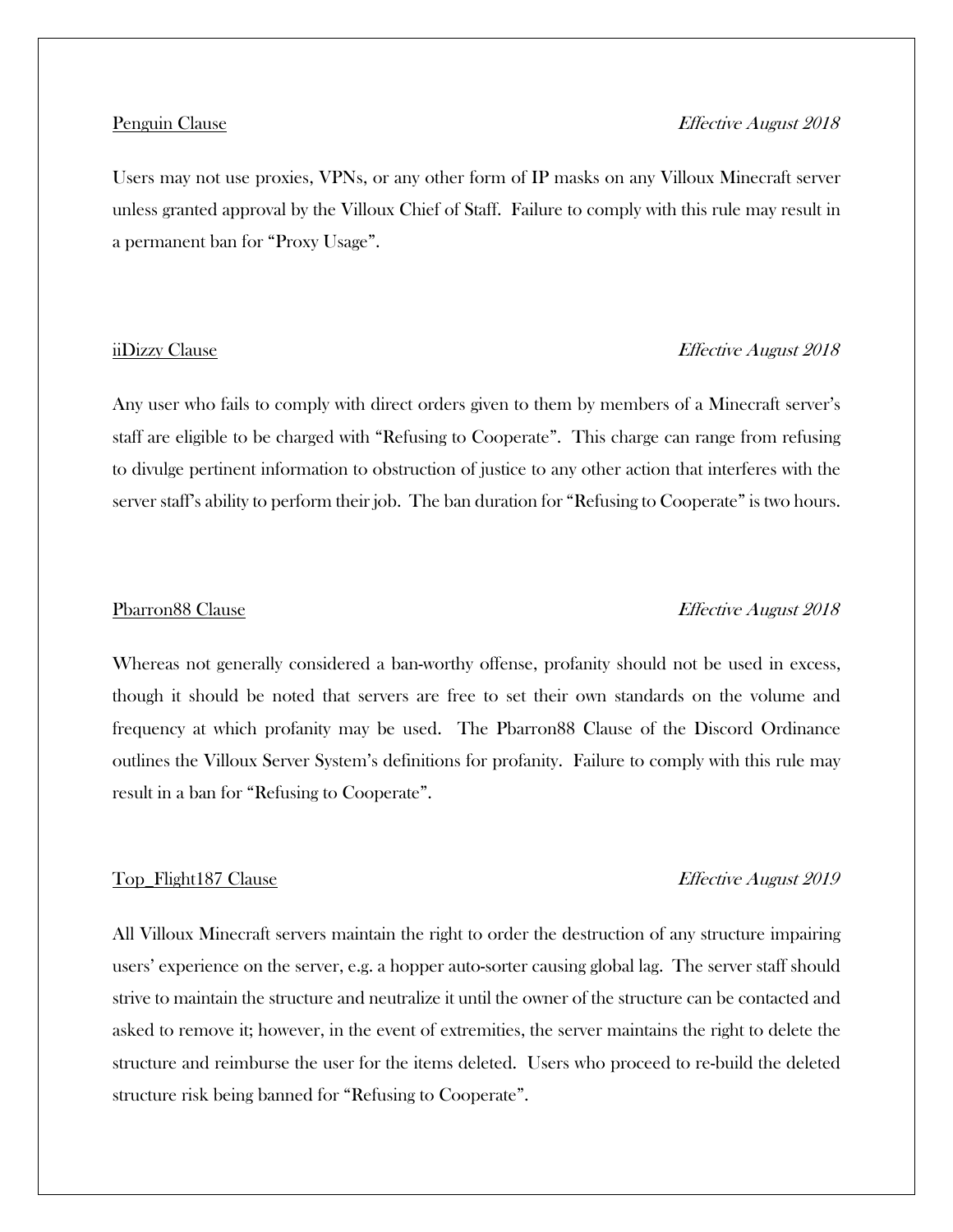Users with Minecraft skins that violate the Minecraft Department's standards for harassment, pornography, or other prohibited content will be requested to change their Minecraft skin. Users who refuse to change their skin will be banned from the server for "Refusing to Cooperate".

### Crazymonkey720 Clause Effective August 2018

Trolling is defined as intentionally annoying or attempting to annoy other users. The ban duration for "Trolling" is one hour.

### Section 4 – Ban Classifications & Proceedings

### Levi Clause **Effective August 2018**

Server staff should always strive to resolve issues without issuing a ban, though they are encouraged to issue a ban when there is no alternative to counteract bad heavier. Users should generally be kicked once from the server at least as a warning before being issued a ban for minor offenses.

### IFarmmy Clause Effective August 2018

Members of server staff who issue server bans must submit a ban report detailing the ban to the respective server's Minecraft Server Head, pursuant to the IFarmmy Clause of the Unity Ordinance. The ban report should be formatted as follows: username of banned user, Discord client number, nationality of banned user, charge, brief description of the events, date, user that banned the user, banner's rank, user that reported the user, reporter's rank, ban duration. "N/A" should be used when any of the aforementioned information is unavailable. The Minecraft Server Head will then forward the report to the Minecraft Department Chairman who will relay it to the Villoux Chief of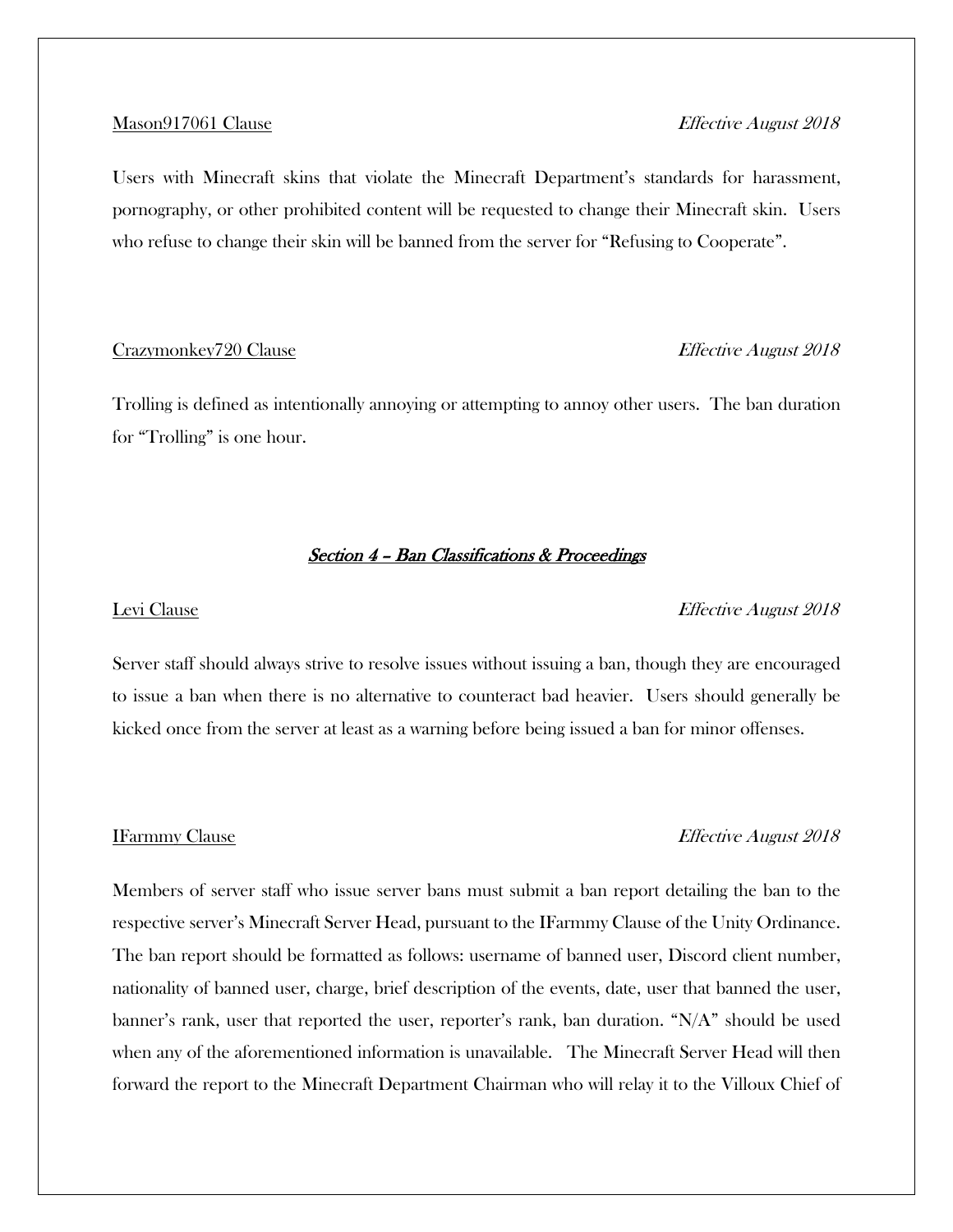Staff to be entered into the Villoux User Reports. Failure to submit ban reports may result in a demotion from server staff and a ban for "Abuse of Permissions".

### Liamc214 Clause Effective August 2018

Bans from Villoux Minecraft servers and Villoux's Discord Server are independent from one another and do not translate to a ban on the other server. This standard applies to all other Villoux owned or operated servers as well, e.g. a ban on Villoux's Discord Server does not result in a ban on any Minecraft server. It should be noted this standard likewise applies to individual Minecraft servers, e.g. a ban on one Villoux Minecraft server does not result in a ban from any other Villoux Minecraft server. It should also be noted users who are issued department bans from the Minecraft Department or are system banned are banned from all Villoux owned or operated servers, including all Minecraft servers and Villoux's Discord Server.

### Kiax Clause **Effective August 2018**

Users who are banned for multiple offensives will have their ban duration reflect each ban individually, e.g. a user be banned for "Trolling and Refusing to Cooperate" will be banned for three hours opposed to one or two hours. There is no limit as to how many offensives can be registered against one user at a given time.

### DHG\_Arthas Clause **Effective August 2018**

Bans against users stack on each Villoux Minecraft server individually. The fourth ban against any user will be issued for one week opposed to the normal ban duration unless the normal ban duration would exceed one week. The fifth ban against any user will be issued for thirty-days opposed to the normal ban duration unless the normal ban duration would exceed thirty-days. The sixth ban against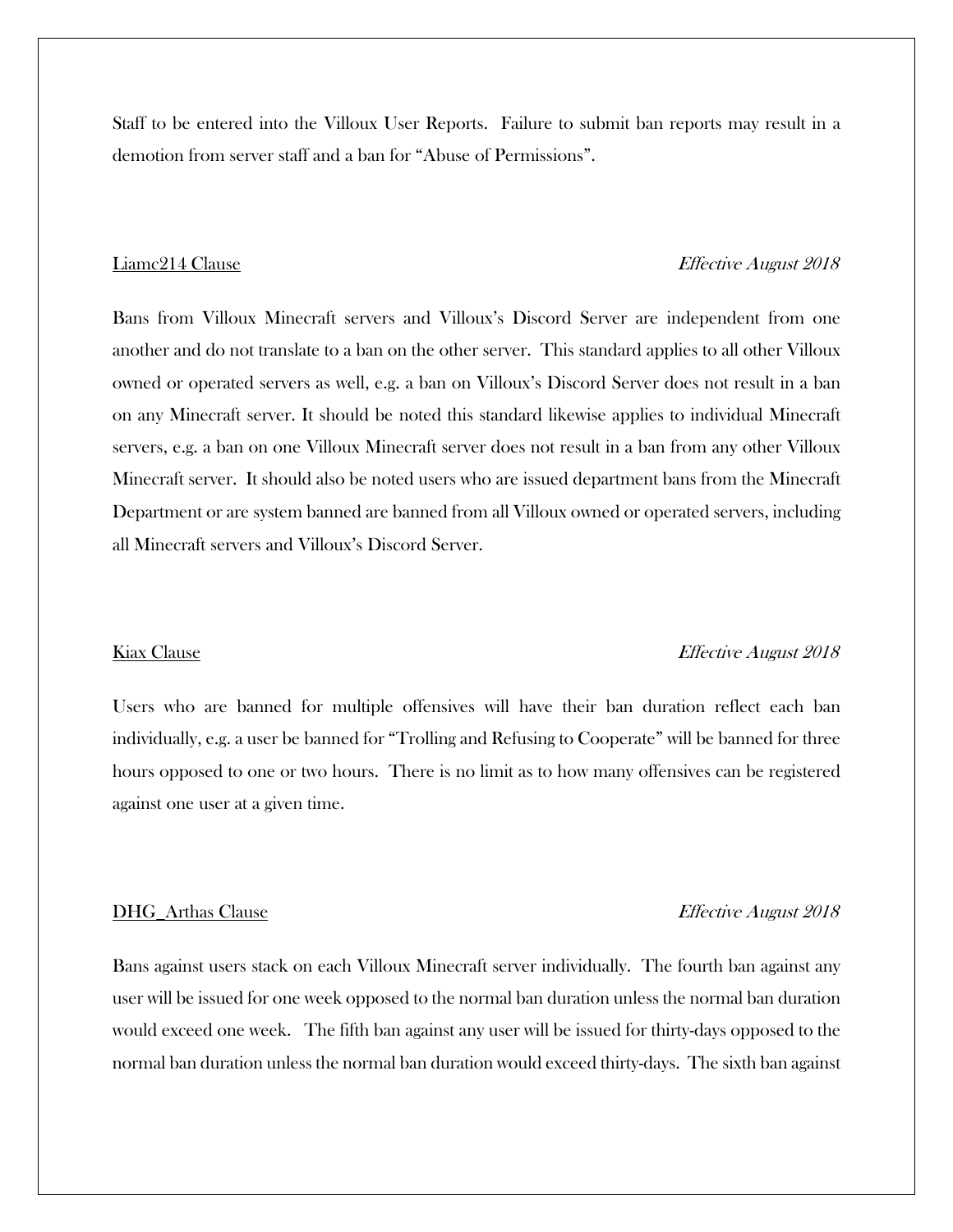any user will most likely be a permanent ban from the server but it can be issued for thirty-days unless the normal ban duration would exceed thirty-days.

### Mr\_P1neapple Clause Effective August 2018

Users who prove they consistently violate the Minecraft Ordinance may be issued a department ban by the Minecraft Department Chairman or the Villoux Grand Council, pursuant to the Joepr9 Clause of the Unity Ordinance. A department ban is a complete ban of the user from all of Villoux's Minecraft servers, any events sponsored by the Minecraft Department, and all channels within the Minecraft category on Villoux's Discord Server.

### 101Blasphemy101 Clause Effective August 2018

The Villoux Server System defines a "system ban" as the most severe punishment the system can issue against a user, pursuant to the 101Blasphemy101 Clause of the Unity Ordinance. A system ban is a permanent ban from all Villoux owned or operated servers, groups, tournaments, websites, and other entities. System banned users are therefore strictly prohibited from connecting to any Villoux owned or operated Villoux Minecraft server or event. Server staff should issue a permanent ban against any system banned user who manages to connect to a Villoux Minecraft server for the reason "Ban Evading". The Minecraft Department Chairman, the Villoux Chief of Staff or a Villoux Grand Council Member should be immediately notified in this event. It is the responsibility of the Minecraft Department Chairman to ensure that a system ban list is in effect across all Villoux Minecraft servers.

### xXTBXx3276 Clause Effective August 2018

Users may appeal a server ban by submitting a ban appeal to the respective Minecraft server's Minecraft Server Head. This appeal should outline how the user plans on changing if allowed to return to the server and include an apology for their past transgressions. Department bans may be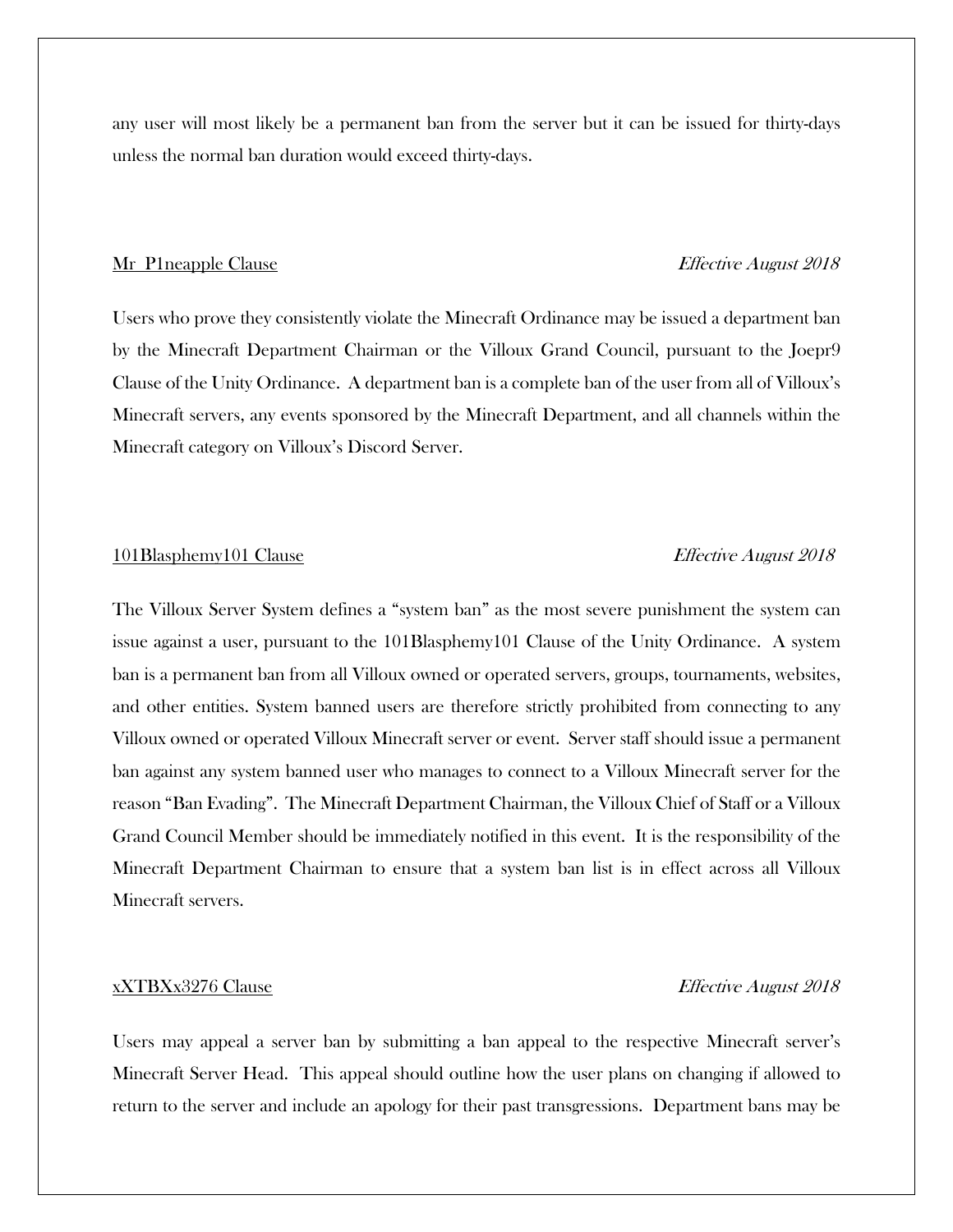appealed using the same criteria to send an appeal to the Minecraft Department Chairman. System Bans may appealed using the same criteria to send an appeal to the Villoux Grand Council. Minecraft Server Heads do not have authority to appeal department bans and neither Minecraft Server Heads nor the Minecraft Department Chairman have authority to appeal a system ban.

### Section 5 – Staff Structure

### Dr. Baskerville Clause Effective August 2018

The Villoux Minecraft Department is ultimately governed by the Villoux Grand Council. The Grand Council shall appoint a Minecraft Department Chairman to oversee the operations within the Minecraft Department and the Minecraft Department Chairman shall appoint one Minecraft Server Head to each Minecraft server owned or operated by the Villoux Server System. Minecraft Server Heads shall appoint staff to aid in the administration of their respective server, but these server staff members are not considered members of the system's staff. The Minecraft Department Chairman shall also appoint a Minecraft Building Manager to aid in the construction of Villoux's Minecraft servers. The Minecraft Building Manager may then hire up to ten Minecraft Builders, which will be recognized as members of system staff. The Minecraft Department Chairman maintains the right to appoint and demote Minecraft Server Heads, the Minecraft Building Manager, Minecraft Builders, and Minecraft server staff as is seen fit.

### Whilgand Clause **Effective August 2018**

This clause shall outline Villoux's recommended staff structure for server staff, though this clause serves merely as a recommendation and is not required to be followed unless directed otherwise by the Minecraft Department Chairman.

It is recommended that Minecraft Server Heads appoint a head moderator to aid in the moderation of their respective server. The server may hold as many additional moderators as is necessary. The role of moderators should be to enforce the server's basic rules such as chat and naming restrictions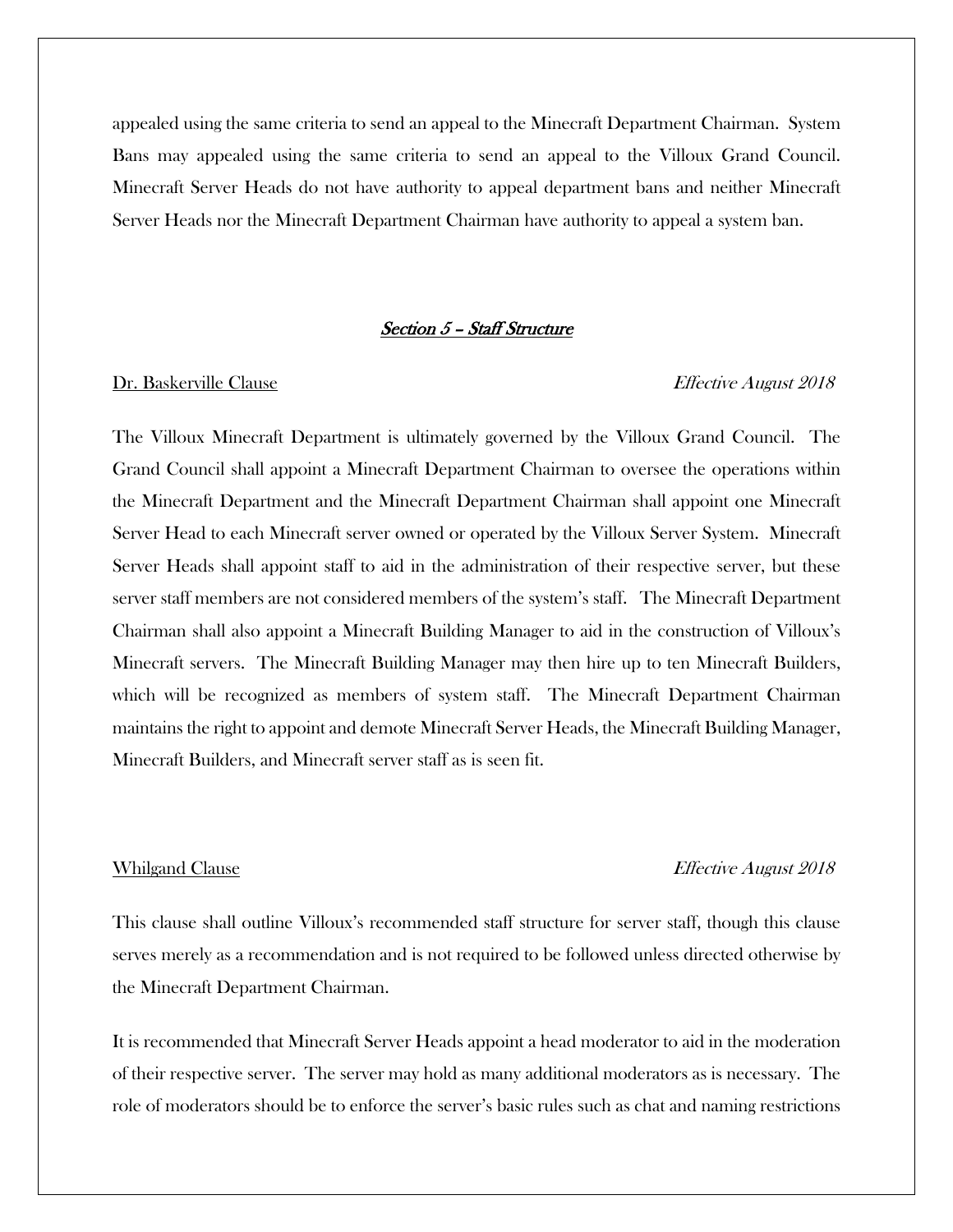and render punishment against violators of said rules. It should be ensured that moderators cover as many time zones as possible to ensure there is always authority on the server. Moderators should report to the head moderator.

It is recommended that Minecraft Server Heads also appoint a head admin to aid in the administration of their respective server. The server may hold as many additional admins as is necessary. The role of admins should be higher than that of moderators and, as such, admins should have access to game-altering features not accessible to moderators. Admins should report to the head admin.

Any server not following this model must provide an outline of their staff structure to the Minecraft Department Chairman who must then approve said outline. Once approved, the outline and all server staff shall be noted on the server's respective webpage.

### Crokey Clause Effective August 2018

The Villoux Chief of Staff and the Minecraft Department Chairman are required to have access to all permissions on every Villoux owned or operated Minecraft server. The Minecraft Department Chairman will then decide which permissions are accessible by Minecraft Server Heads and their respective staff. Members of Villoux's System Coding Department may be granted temporary access to permissions or server files at the approval of the respective server's Minecraft Server Head or the Minecraft Department Chairman.

### Smudd Clause **Effective August 2018**

All Villoux Grand Council Members will be granted basic moderator permissions on all Villoux owned or operated Minecraft servers, pursuant to the Smudd Clause of the Unity Ordinance. Grand Council Members are ineligible to hold any other server staff positions. It should be clearly noted that Grand Council Members are not considered moderators for any Minecraft server despite having moderation permissions.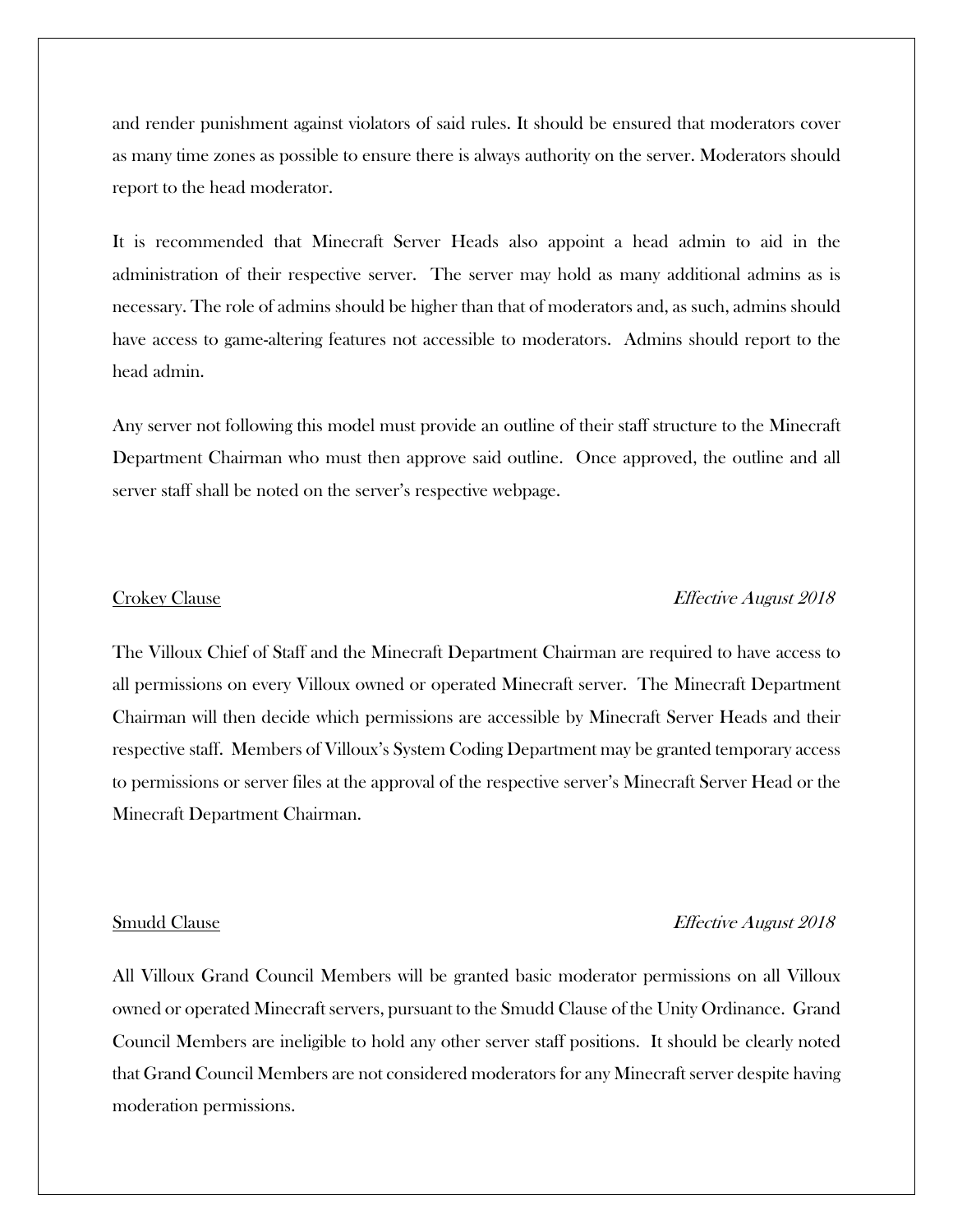### Section 6 – Server Information

### Neonkeii Clause **Effective August 2018**

No Villoux Minecraft servers shall operate under the same theme in order to avoid internal competition, pursuant to the Kosoisko Clause of the Unity Ordinance, e.g. the Minecraft Department may not host two servers whose main theme is PVP.

### Wifi90876 Clause **Effective August 2018**

All Villoux owned or operated Minecraft servers shall display their membership in the Villoux Server System in their server's connection message, pursuant to the Highlander Clause of the Unity Ordinance.

### Sammygman Clause **Effective August 2018**

All Villoux Minecraft servers are expected to uphold the system's motto "where excellence is your only option" in all regards but especially with regard to building. The Minecraft Building Manager is responsible for ensuring this standard is upheld across all of Villoux's Minecraft servers.

### JynX123 Clause Effective July 2019

All Villoux Minecraft servers are required to host the following plugins: an anti-cheat plugin, an announcements plugin, Essentials, EssentialsChat, EssentialsSpawn, Multiverse-Core, PartyChatSpy, WorldEdit, and Votifier. All Villoux Minecraft servers are recommended to host the following plugins: ChatFeelings, LuckPerms or PermissionsX, MCMMO, Sleepy, SuperVanish, Tebbex, Wild, and WorldGuard.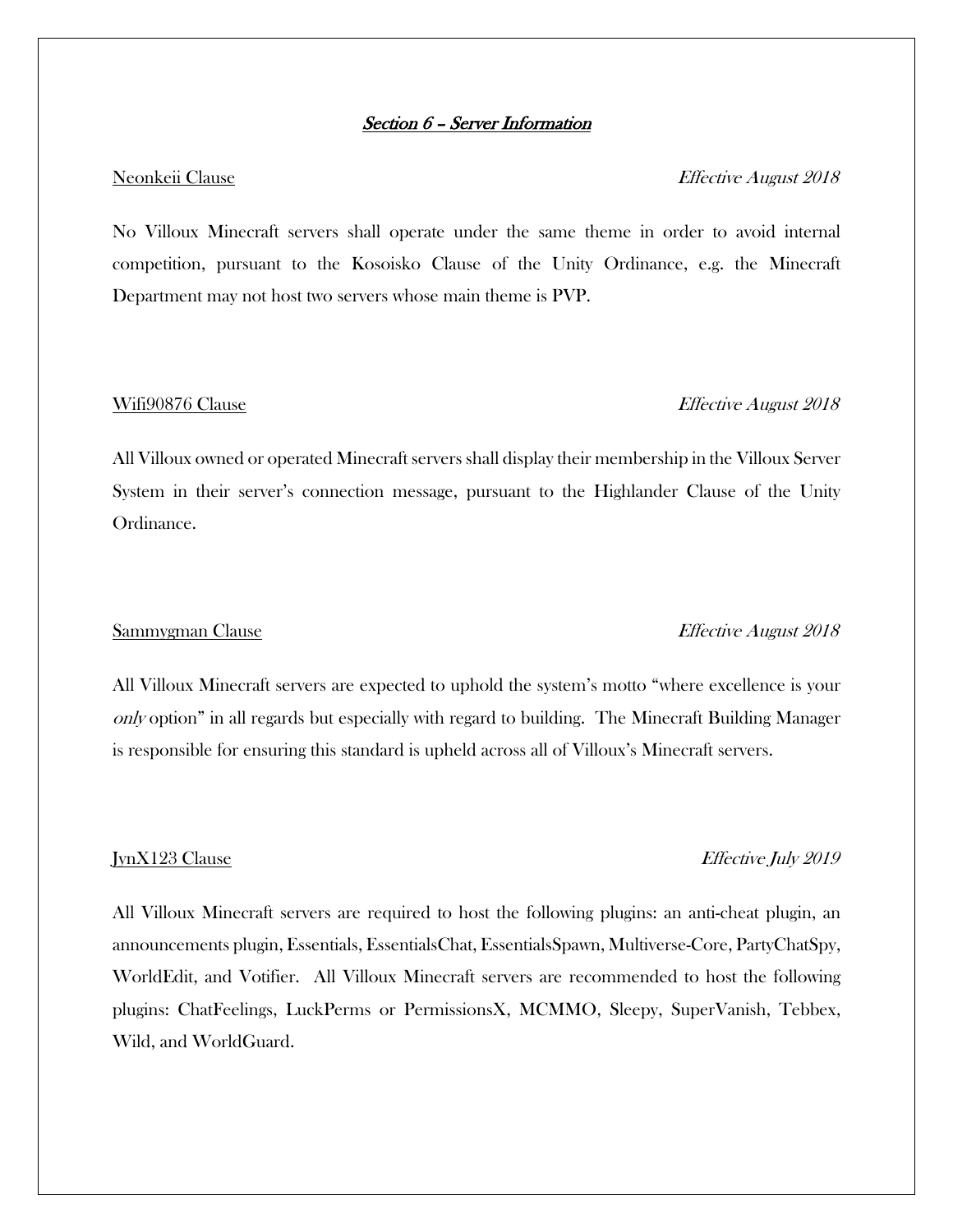### Skullslice Clause Effective August 2019

All Villoux Minecraft servers' announcements plugin are required to list announcements regarding the following: a link to Villoux's Discord Server, a link to the server's webpage on Villoux's website, the events of other gaming departments, and donation packages.

### SargentJ5 Clause Effective July 2019

No Villoux Minecraft server may use a plugin which allows for users to disguise themselves as other users to the point of being undifferentiable from the real user, pursuant to the SargentJ5 Clause of the Unity Ordinance.

## All Villoux Minecraft servers must display a server avatar. The Minecraft Department Chairman may request Villoux's System Art Design Department develop an avatar for a specific server or may

choose to use Villoux's Discord Server's avatar.

### OnlyVansh Clause Effective August 2018

The map, seed, buildings, permissions, and plugin list for every Villoux Minecraft server are the exclusive property of the Villoux Server System and will not be distributed to any user outside of the administration of the Minecraft Department, the System Coding Department, or the Villoux Grand Council.

### Peekatchu Clause Effective July 2019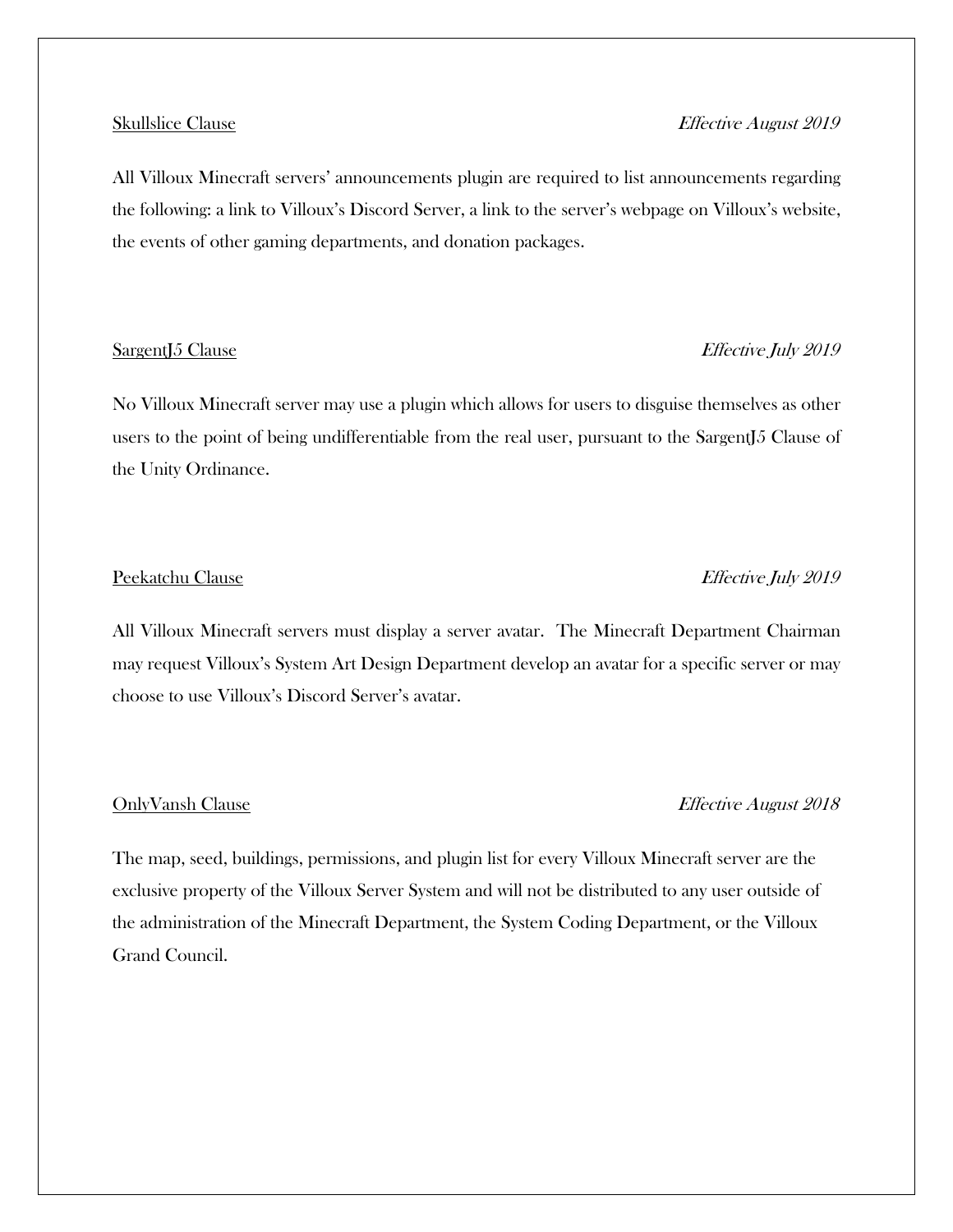The Minecraft Department Chairman may petition the Villoux Grand Council to grant exemption from any of this ordinance's clauses in the event the Minecraft Department Chairman believes the clause compromises the server's theme, pursuant to the Cody Clause of the Unity Ordinance. The server is required to abide by all clauses until exemption is granted by the Villoux Grand Council.

### Section 7 – Donations & Rewards

### MetalSword00 Clause Effective August 2018

All donations to any Villoux owned or operated Minecraft server must be submitted to donations@villoux.com via PayPal, pursuant to the MetalSword00 Clause of the Unity Ordinance. Users should select "sending money to friends or family" and ensure the currency is set to U.S. Dollar (USD) when asked by PayPal if "sending money to friends or family" or "paying for goods or services". Any donation not received in USD will be converted to USD and the donator will be rewarded based on the conversion. Users should ensure that in the "message" blank they state their in-game name and to which specific Minecraft server they are donating. Donations submitted via any other means will not be recognized by the Minecraft Department.

### CnTexas96 Clause **Effective August 2018**

No Minecraft server owned or operated by the Villoux Server System will be permitted to require users to pay to play on them, pursuant to the CnTexas96 Clause of the Unity Ordinance. Furthermore, the system may not directly request donations from users.